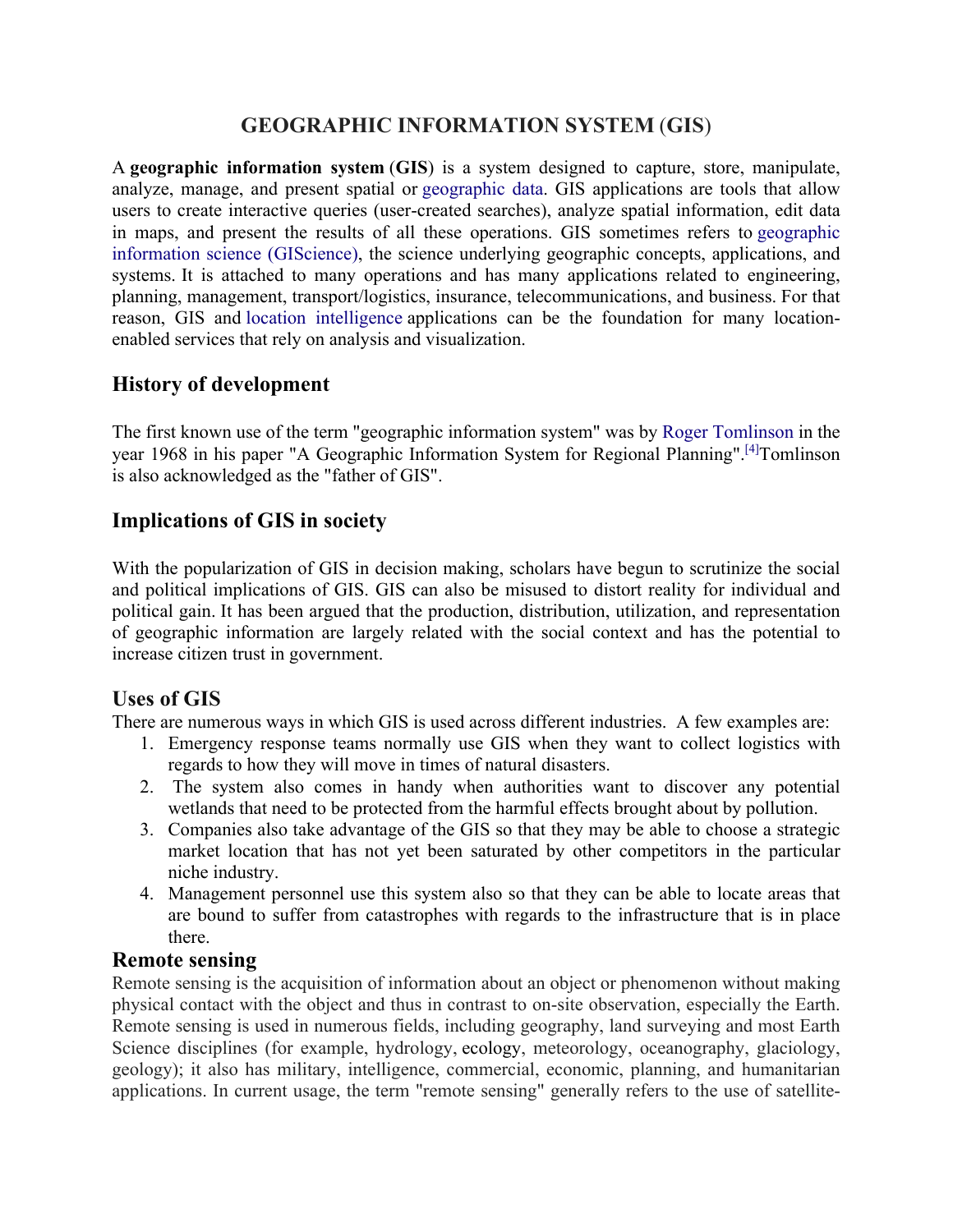or aircraft-based sensor technologies to detect and classify objects on Earth, including on the surface and in the atmosphere and oceans.

## **History**

The modern discipline of remote sensing arose with the development of flight. The balloonist G. Tournachon made photographs of Paris from his balloon in 1858. Systematic aerial photography was developed for military surveillance.

## **Use of GIS and Remote Sensing in Fisheries Sector**

#### **Direct Methods of Fish Detection**

The most direct and simple method of remote sensing in fisheries is visual fish spotting. Fishing fleets which exploit major fisheries such as tuna are dependent on visual fish spotting from aircraft to direct their fleets.

Aerial photography is of little importance to the majority of commercial fisheries. The location of mobile fish schools, for example, cannot be provided fast enough to the fishermen.

Aerial photography, however, can be of assistance to a fisheries scientist as it provides information about the distribution and relative abundance of fish, particularly the schooling species. The pattern of distribution and the location may identify the species observed, and the surface area of a school, measured from an aerial photograph, has been shown to be correlated with the biomass of some species.

Echo-sounders and sonars have been in use as remote sensors for at least 50 years and are now widely used by the fishing fleets of the world. Sonars are useful for the detection of fish and biomass estimation.

#### **Indirect Methods of Fishery Assessment**

Estimation of a fishery resource can be assisted by the measurement of parameters which affect its distribution and abundance. Much of the research dealing with environmental effects related to fisheries are concerned with the correlation of a single parameter with the spatial and temporal distribution of fish. It is most likely, however, that fish respond to the sum total of environmental factors. Thus, it becomes necessary to correlate a large number of parameters, obtained by remote sensing techniques, with fish distribution.

The environmental parameters most commonly measured from airborne and spaceborne sensors are as follows: surface optical or bio-optical properties; surface temperature; vertical and horizontal circulation features; salinity; oil pollution; and sea state.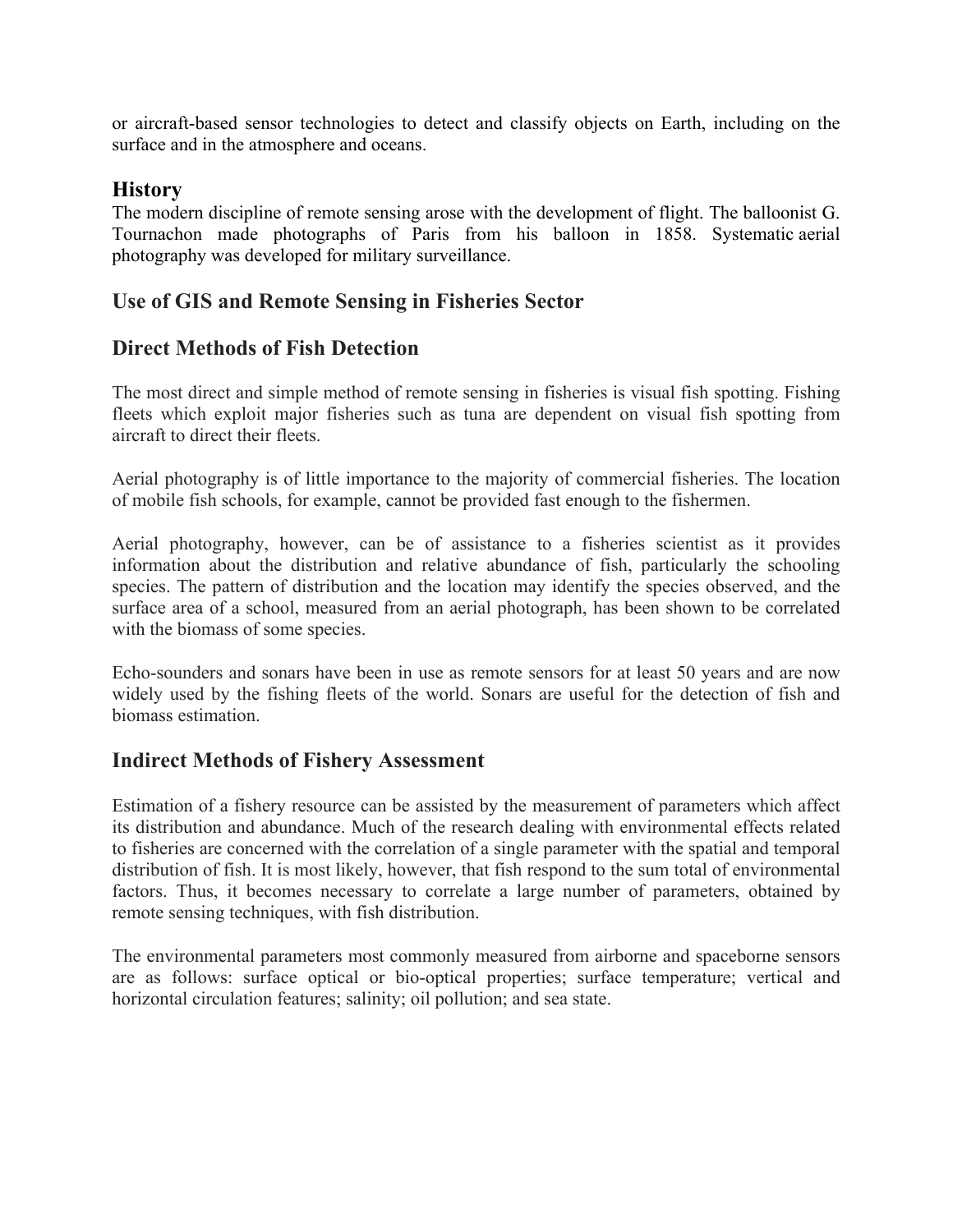### **Identification of Fisheries resources**

Except fish school identification, GIS and remote sensing technology is used to identify different fishery resources like, Ponds, Lakes, Wetlands ect.

# **Application in Agriculture**

- **1. Crop production forecasting:** Remote sensing is used to forecast the expected crop production and yield over a given area and determine how much of the crop will be harvested under specific conditions.
- **2. Identification of planting and harvesting dates:** Because of the predictive nature of the remote sensing technology, farmers can now use remote sensing to observe a variety of factors including the weather patterns and the soil types to predict the planting and harvesting seasons of each crop.
- **3. Horticulture, Cropping Systems Analysis:** Remote sensing technology has also been instrumental in the analysis of various crop planting systems. This technology has mainly been in use in the horticulture industry where flower growth patterns can be analyzed and a prediction made out of the analysis.
- **4. Crop condition assessment and stress detection:** Remote sensing technology plays an important role in the assessment of the health condition of each crop and the extent to which the crop has withstood stress. This data is then used to determine the quality of the crop.
- **5. Crop yield modelling and estimation:** Remote sensing also allows farmers and experts to predict the expected crop yield from a given farmland by estimating the quality of the crop and the extent of the farmland.
- **6. Identification of pests and disease infestation:** Remote sensing technology also plays a significant role in the identification of pests in farmland and gives data on the right pests control mechanism to be used to get rid of the pests and diseases on the farm.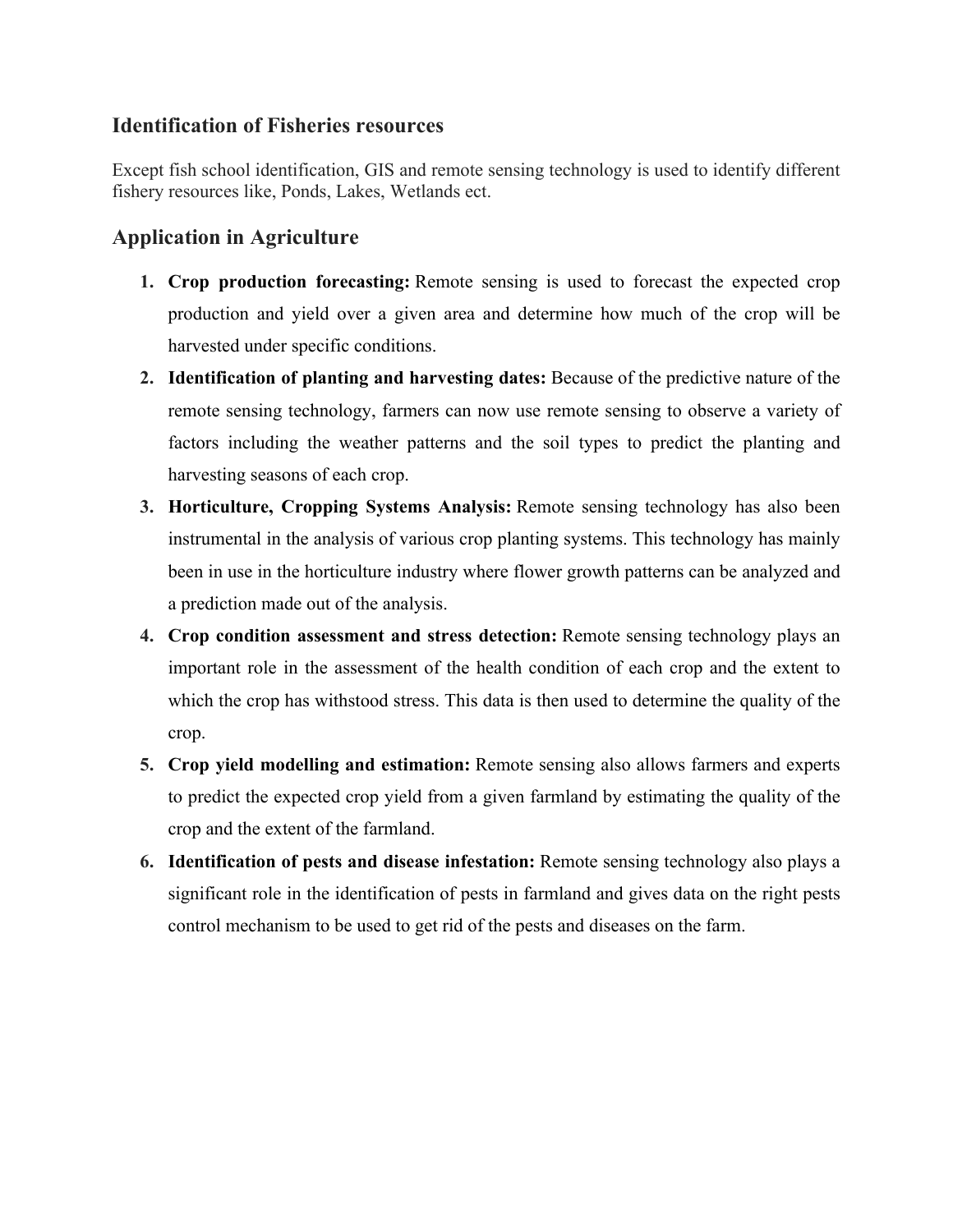#### **Social media in Fisheries development**

#### **What is social media?**

Social media are web based tools of electronic communication that allow users to personally interact with others individually or in groups for the purposes of exchanging information, sharing thoughts and opinions, influencing and facilitating decision-making by creating, storing, retrieving and exchanging information in any form (text, pictures, video, etc.,) by anyone in the virtual world (Suchiradipta and Saravanan, 2016). Accessibility of social media through mobile phones and the scope of mass-personal and mass-self communication makes it a popular platform among the masses to share ideas and increase linkability and content sharing across multiple platforms. Different types of social media platforms are described in Table.

| <b>Type</b><br><b>of</b><br>platform | <b>Examples</b>  | <b>Description</b>                                             |
|--------------------------------------|------------------|----------------------------------------------------------------|
| Social                               | Orkut, Facebook, | Mostly used for creating personal profiles and networks        |
| networking sites                     | Google+          | with friends, colleagues and peers. They are the most          |
|                                      |                  | popular form of social media platform and have the             |
|                                      |                  | highest reach, mainly because of the personal reach. By        |
|                                      |                  | posting content related to fishery sector one can contribute   |
|                                      |                  | in the development of fishery sector in digital world.         |
| <b>Blogs</b>                         | Blogger,         | Earliest from of social media. They are mostly personal        |
|                                      | Wordpress        | web logs but are increasingly being used by corporate          |
|                                      |                  | houses to reach their clients. Media richness is high in       |
|                                      |                  | blogs.                                                         |
| Micro-Blogs                          | Twitter,         | Similar to blogs with character restriction (140 for           |
|                                      | Instagram        | Twitter) and allow users to create and share content.          |
|                                      |                  | Media richness is high as in blogs. Use of hashtags $(\#)$ for |
|                                      |                  | highlighting content, mostly used in micro blogs helps in      |
|                                      |                  | indexing of content and makes them easily searchable by        |
|                                      |                  | other users.                                                   |
| Content                              | Video            | Mostly formed to share specific type of content easily         |
| communities                          | (YouTube,        | amongst many users. Media richness is high for specific        |
|                                      | Vimeo, Vine)MS   | content. They are easy means to reach a global user base       |